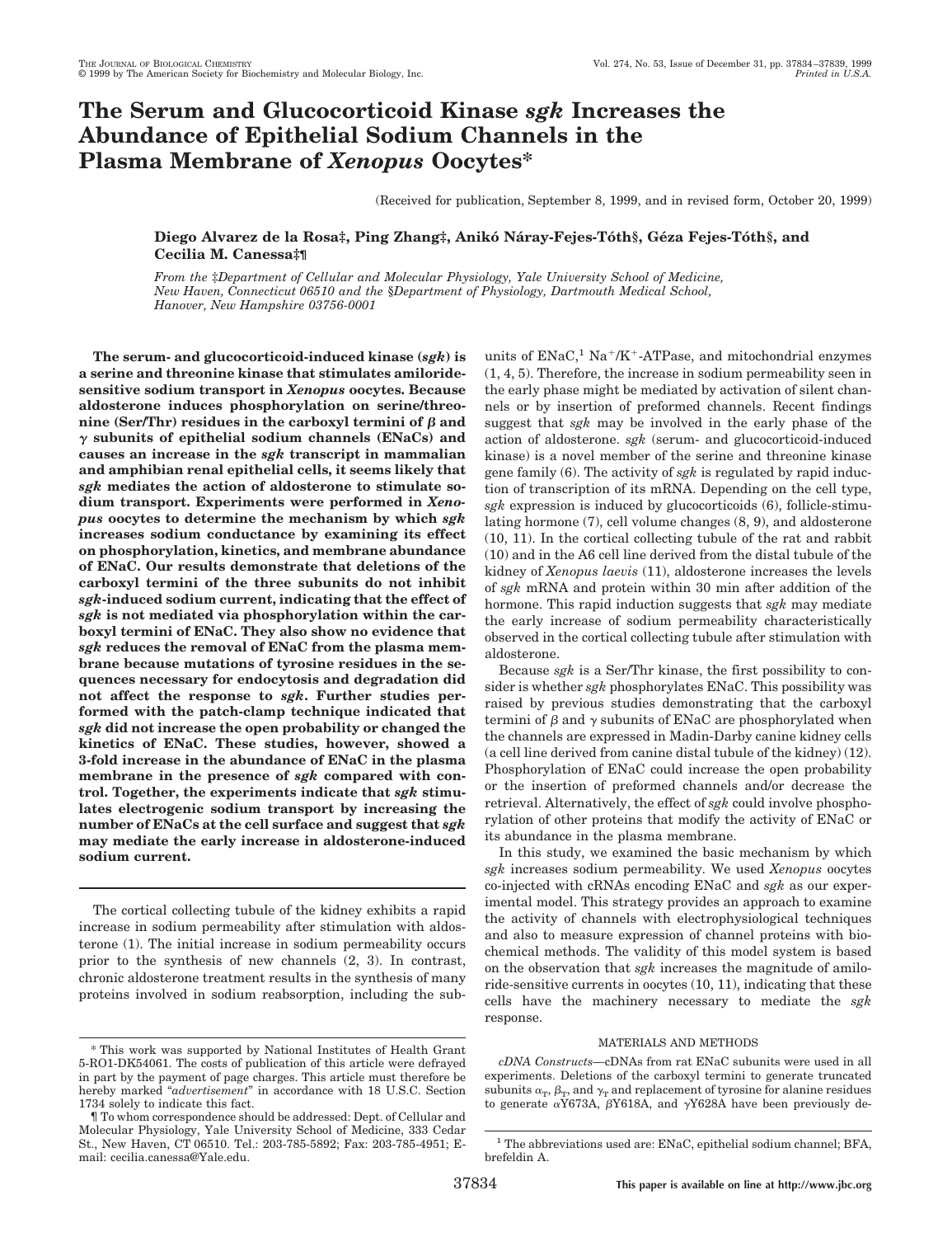scribed (13). Substitutions of six serine and threonine residues (T570A/ T575A/T584A/T613A/S620A/S631A) in the carboxyl terminus of the  $\beta$ subunit for alanines ( $\beta$ 6PO<sub>4</sub>), and of five in the amino terminus of the  $\alpha$  subunit (S80A/T92A/T93A/S103A/T110A) were made by polymerase chain reaction. Presence of the mutations in the cDNAs was confirmed by DNA sequencing. The FLAG epitope was introduced in the  $\alpha$  subunit by substituting residues Thr<sup>194</sup> to Arg<sup>201</sup> with the sequence DYKD-DDDK ( $\alpha$ <sup>FLAG</sup>)</sub> (14). The mouse *sgk/pSP64poly(A)* construct was generated as described earlier (10). cRNAs were made from linearized plasmids using the mMessagemMachine kit (Ambion, Austin, TX) according to the manufacturer's instructions.

*Oocyte Isolation and cRNA Injection—Xenopus laevis* oocytes were surgically removed from adult female frogs using standard procedures. Stage V–VI oocytes were injected with 1 ng of cRNA from each of the wild-type or mutant subunits in the following combinations:  $\alpha$ ,  $\beta$ , and  $\gamma$ ;  $\alpha$  and  $\beta;$   $\alpha$  and  $\gamma;$  or  $\alpha$  alone. When indicated, 1 ng of  $s g k$  cRNA was also injected. Oocytes were incubated at 19 °C for 1–3 days in amphibian Ringer supplemented with 10  $\mu$ M amiloride.

*Electrophysiology and Data Evaluation—*Electrophysiological recordings were performed using two-electrode voltage clamp and patch clamp techniques. Current and voltage electrodes were pulled from borosilicate glass and filled with  $3 \text{ M}$  KCl. Electrode resistances were  $\leq 1$  $M\Omega$ . Epithelial sodium channel currents were calculated as the difference in whole-cell current before and after the addition of 50  $\mu$ M amiloride to the bathing solution. Currents were recorded with an OC-725B oocyte voltage clamp (Warner Instrument Corp., Hamden, CT) and digitized at 0.1 kHz (ITC-16), and the values were stored on the hard drive of a personal computer. Membrane potential was held at  $-60$  mV. Current-voltage relations were generated by changing the membrane potential from  $-180$  to 80 mV in 20 mV incremental steps of 200 ms duration using Pulse (HEKA, Lamprecht, Germany). I–V curves were fitted to the constant field equation. The composition of the standard bath solution was  $100 \text{ mm}$  sodium gluconate,  $4 \text{ mm}$  KCl,  $2 \text{ mm}$  CaCl<sub>2</sub>,  $10$ mM HEPES, pH adjusted to 7.4 with KOH. Single channel recordings were made from cell-attached and inside-out patches. For patch-clamp recordings, pipette-to-membrane seals with resistances of 9-15 GO were formed with pipettes made from borosilicate capillary glass by a two-stage pulling and fire-polishing process. The composition of the pipette solution was  $150 \text{ mM LiCl}$ ,  $1 \text{ mM CaCl}_2$ ,  $10 \text{ mM Tris buffered to}$ pH 7.4, and the composition of the bath was 150 mm KCl, 5 mm EDTA, 10 mM HEPES, pH adjusted to 7.4 with KOH. An Axopatch 200B amplifier and Digidata 1200B (Axon Instruments, Forster City, CA) interfaced to a personal computer were used to acquire data at 5 kHz. The data were filtered at 100 Hz during acquisition using an eight-pole Bessel filter (Frequency Devices, Inc., Haveford, MA) and stored directly on the hard drive of a personal computer. Open probability was calculated from single- and multichannel patches using pClamp7. Lists of open- and closed-current intervals were generated via a half-amplitude threshold crossing criterion using Fetchan. Only patches containing one channel were used to determine open and closed times, and all events, independent of duration, were included in the analysis. For this purpose, single-channel data were digitally filtered (Gaussian) at 200 Hz. Histograms were generated with data from several patches. The fitting method was simplex-least squares. Results are expressed as mean  $\pm$  S.E. Differences between groups were assessed using Student's *t* test, and  $p < 0.05$  was considered to be statistically significant.

*Metabolic Labeling of Oocytes—*Oocytes injected with ENaC alone or with ENaC and *sgk* were labeled for 8 h with 0.5 mCi/ml of a mixture of [<sup>35</sup>S]methionine and cysteine (*in vitro* cell labeling mix, Amersham Pharmacia Biotech). After labeling, cells were homogenized in 1% Triton X-100 and evaluated for total protein and specific activity. An equal number of counts were immunoprecipitated with anti- $\alpha$ , - $\beta$ , and - $\gamma$ specific antibodies. A 50- $\mu$ l aliquot of protein A slurry was added to each sample to isolate the immune complexes. After washes with homogenization buffer, the products were resolved by 10% SDS-polyacrylamide gel electrophoresis. Gels were treated with 1 M sodium salicylate, dried, and exposed to x-ray film for fluorography.

*Labeling of Surface Channels from Oocytes—*Oocytes were injected with  $\alpha^{\text{FLAG}}$  cRNA and wild-type  $\beta$  and  $\gamma$  cRNAs, with or without *sgk* cRNA. After 36 h, cells were incubated on ice with 10% bovine serum albumin for 30 min. 25 nM/100  $\mu$ l anti-FLAG M2 monoclonal antibody (Kodak) was added, and the incubation continued for 1 h. After 10 washes with ice-cold amphibian Ringer solution, cells were incubated with <sup>125</sup>I-protein G (1  $\mu$ Ci/100  $\mu$ l, 1 nM/100  $\mu$ l) (ICN Biomedicals, Inc. Irvine, CA). Oocytes were washed with 1 ml of ice-cold amphibian Ringer 10 times. Three oocytes were placed in each tube for measurements of gamma counts. Water-injected oocytes served as controls in these experiments. Results are expressed as mean  $\pm$  S.E.



FIG. 1. I-V curves from oocytes injected with wild-type  $\alpha\beta\gamma$ channels and  $\alpha\beta$ 6PO<sub>4</sub> $\gamma$  channels mutated in six conserved Ser/ Thr residues in the carboxyl terminus of the  $\beta$  subunit. A, wildtype  $\alpha\beta\gamma$  without and with *sgk. B,* channels with mutant  $\beta$ 6PO<sub>4</sub> subunit without and with *sgk*. *Data points* represent the amiloride-sensitive component of whole-cell currents in the presence of  $100 \text{ mm Na}^+$  in the bath. *Lines* are the fits of the data to the constant field equation. Each *data point* is the mean of 30–40 oocytes. *Error bars* are S.E. The values from the two conditions were statistically different, with  $p < 0.01$ .

#### RESULTS

*Role of Serine and Threonine Residues in the Carboxyl Terminus of* β *Subunits in the Response to sgk*—We have previously shown that ENaCs are phosphorylated in the carboxyl termini of the  $\beta$  and  $\gamma$  subunits under basal conditions and that aldosterone induces additional phosphorylation mainly in the  $\beta$ subunit in transfected Madin-Darby canine kidney cells (12). Because *sgk* activates *Xenopus* and rat ENaCs, the most likely candidates for *sgk* phosphorylation are serine and threonine residues conserved in the  $\beta$  subunits from both species. We identified six conserved residues in the sequence of the rat  $\beta$ subunit: Thr-570, Thr-575, Thr-584, Thr-613, Ser-620, and Ser-631. These six Ser/Thr residues were replaced by alanines to generate the mutant  $\beta$ 6PO<sub>4</sub>. Oocytes were injected with wildtype  $\alpha$  and  $\gamma$  subunits and mutant  $\beta$ 6PO<sub>4</sub> with and without *sgk* cRNA. 36 h after injection, the activity of channels was examined by measuring amiloride-sensitive whole-cell currents with the two-electrode voltage clamp. Fig. 1 shows the I–V curves from oocytes expressing wild-type  $\alpha\beta\gamma$  channels with or without *sgk* and mutated  $\alpha\beta6PO_4\gamma$  channels with or without *sgk*. The mean currents in oocytes expressing wild-type or mutant channels were of the same magnitude:  $2.53 \pm 1.35 \mu A$ /oocyte in the wild-type and  $3.35 \pm 0.65$   $\mu$ A/oocyte in the mutant group (values taken at a membrane potential of  $-100$  mV). Coexpression with *sgk* increased the current of wild-type channels to 9.45  $\pm$  1.35 and of mutant channels to 6.42  $\pm$  1.17  $\mu$ A/oocyte, which represents a 3.7- and 2.9-fold increase in current, respec-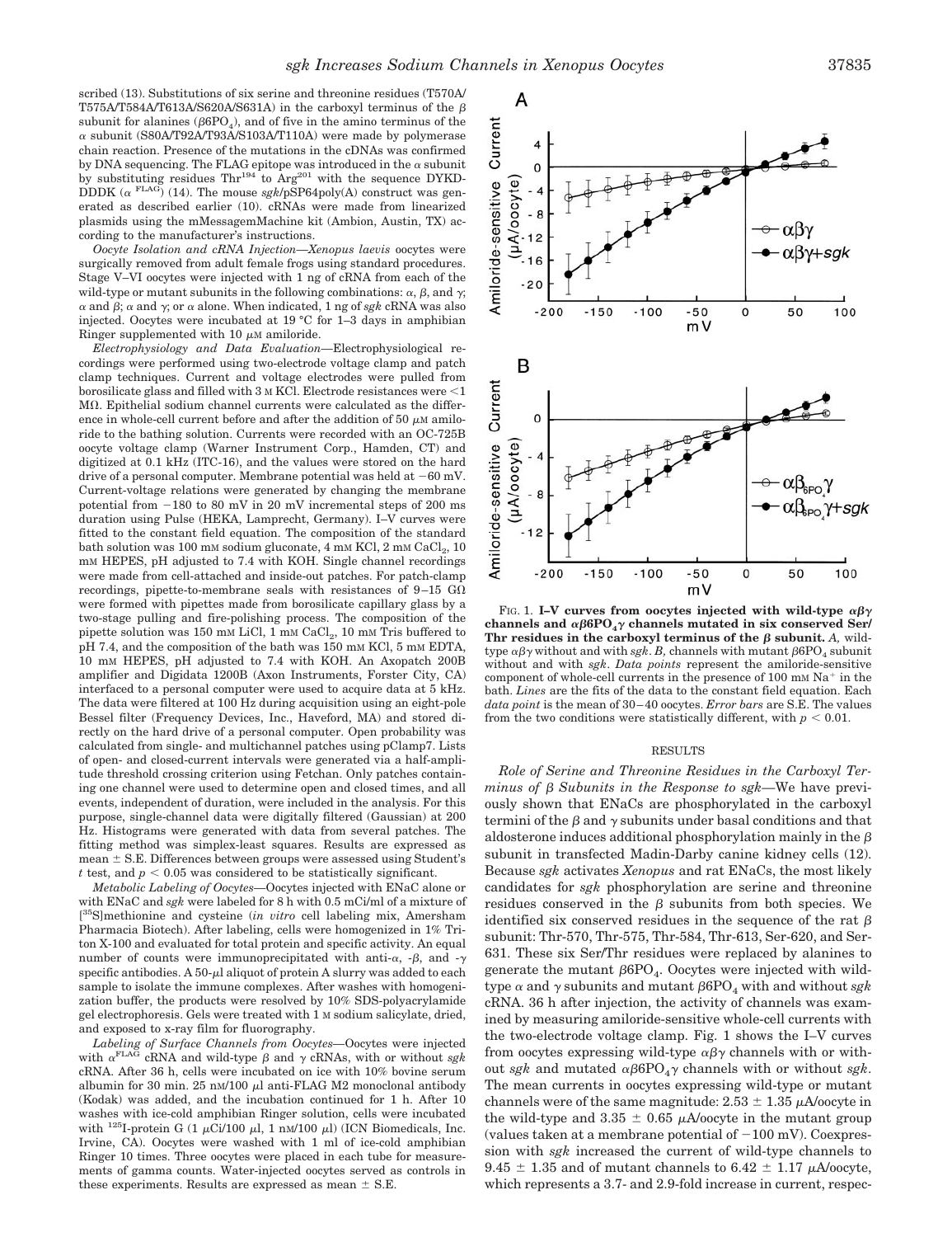

FIG. 2. **Rate of retrieval of channels from the plasma membrane.** Oocytes were injected with  $\alpha\beta\gamma$  alone or with sgk cRNAs. 36 h later,  $5 \mu M$  BFA was added to the incubation medium, and whole-cell currents were measured at 3-h intervals with the two-electrode voltage clamp. *Arrows* indicate the times of addition and removal of BFA. Each *symbol* represents the mean of 8–10 oocytes; *error bars* are S.E.

tively. Although the response of mutant channels was slightly smaller, the difference was not statistically significant. These results indicate that *sgk*-induced sodium permeability is not mediated by phosphorylation of conserved serine and threonine residues in the carboxyl terminus of the  $\beta$  subunit. In addition, these six Ser/Thr residues are not required to maintain basal channel activity because wild-type and mutant channels exhibited the same level of current.

*sgk and Retrieval of Channels from the Plasma Membrane—*In addition to the six Ser/Thr residues mutated in the  $\beta$  subunit, the carboxyl termini of the three subunits contain other potential phosphorylation sites, as well as PY sequences involved in interactions with the ubiquitin ligase Nedd4 (15, 16) and with components from the endocytic machinery (13). Ubiquitination of the subunits by Nedd4 and clathrin-mediated endocytosis both promote retrieval of channels from the plasma membrane. *sgk* could disrupt interaction of the channel with these proteins by phosphorylation of residues in this domain or by associating with the carboxyl termini of the subunits. To test whether *sgk* slows the rate of endocytosis of channels from the plasma membrane, we treated oocytes with  $5 \mu M$  brefeldin A (BFA) and followed the levels of amiloride-sensitive currents over a period of several hours with the two-electrode voltage clamp (13). BFA inhibits the secretory pathway by blocking anterograde vesicular transport from the endoplasmic reticulum and delivery of newly synthetized channels to the plasma membrane. In the presence of BFA, the decrease of amiloridesensitive currents reflects the rate of removal of channels from the plasma membrane. We added BFA to the incubation medium of oocytes expressing  $ENaC \pm sgk$  and measured wholecell currents at 3-h intervals in both groups. Currents decreased at a similar rate in oocytes expressing *sgk* (Fig. 2), suggesting that endocytosis of ENaC is not affected by *sgk*. Furthermore, because the PY motifs have been shown to be necessary for removal of channels from the cell surface (13, 14), we also examined whether mutations or deletions of these motifs from  $\alpha$ ,  $\beta$ , and  $\gamma$  subunits could affect the response to *sgk*. Channels with mutations in all three tyrosine residues  $(\alpha_{Y673A}\beta_{Y618A}\gamma_{Y628A})$  and with deletions of the carboxyl termini  $(\alpha_{\text{T}}\beta_{\text{T}}\gamma_{\text{T}})$  were expressed with and without *sgk*. As expected, oocytes injected with  $\alpha_{Y673A}\beta_{Y618A}\gamma_{Y628A}$  (5.66  $\pm$  0.4  $\mu$ A/oocyte) and  $\alpha_{\text{T}}\beta_{\text{T}}\gamma_{\text{T}}$  (14  $\pm$  1.26  $\mu\text{A/oocyte}$ ) expressed larger currents



FIG. 3. **Stimulation of amiloride-sensitive currents by** *sgk* **in oocytes injected with channels mutated in the PY motifs or with deletions of the carboxyl termini from all three subunits.** *A,* I–V curves of oocytes injected with  $\alpha_{Y673A}\beta_{Y618A}\gamma_{Y628A}$  channels alone or with *sgk*. *B*, I–V curves of oocytes injected with  $\alpha_{\text{T}}\beta_{\text{T}}\gamma_{\text{T}}$  channels alone or with *sgk*. Each *data point* represents the mean of 20–30 oocytes. *Error bars* are S.E.  $p < 0.01$ .

than oocytes injected with wild-type channels. Most significantly,  $\alpha_{Y673A}\beta_{Y618A}\gamma_{Y628A}$  and  $\alpha_{T}\beta_{T}\gamma_{T}$  channels responded to sgk with a further increment in current:  $14.6 \pm 2.9$  and  $34.2 \pm$ 4.9  $\mu$ A/oocyte, respectively (Fig. 3).

*Effect of sgk on ENaCs with Different Subunit Composi* $tions$ —Amiloride-sensitive  $Na<sup>+</sup>$  channels with distinct functional properties are generated by various combinations of the  $\alpha$ ,  $\beta$  and  $\gamma$  subunits:  $\alpha\beta\gamma$ ,  $\alpha\beta$ ,  $\alpha\gamma$ , and  $\alpha$  alone (17). To determine which subunits are required for the response to *sgk*, we expressed  $\alpha$ ,  $\alpha\beta$ , and  $\alpha\gamma$  channels with and without *sgk*. As previously reported,  $\alpha$ ,  $\alpha\beta$ , and  $\alpha\gamma$  channels expressed current smaller than that of  $\alpha\beta\gamma$  (18) but large enough for accurate measurements. All these three types of channels responded to  $sgk$  with an increase in current. In oocytes expressing  $\alpha$  channels, the current increased from  $20 \pm 3$  to  $180 \pm 25$  nA/oocyte, in  $\alpha\gamma$  channels from 0.5  $\pm$  0.12 to 1.37  $\pm$  0.19  $\mu$ A/oocyte, and in  $\alpha\beta$  channels from 2  $\pm$  0.22 to 10  $\pm$  2.2  $\mu$ A/oocyte. These mean values were taken at  $-60$  mV; currents at different voltages are shown in the I–V curves in Fig. 4.

These results provide important information regarding the mechanism of channel activation by *sgk*. According to one of our previous reports (18), the mean open probability  $(P_0)$  of  $\alpha\gamma$ channels is  $\sim$ 0.5, whereas the *P*<sub>o</sub> of  $\alpha\beta$  channels is close to 1. Because the  $P_0$  of  $\alpha\beta$  channels is near unity, the increase in current induced by *sgk* could be accounted for only by an increase in the number of active channels in the plasma membrane and not by changes in  $P_0$ .

In addition, the data indicate that  $\beta$  and  $\gamma$  subunits are not required for the response to *sgk* because oocytes expressing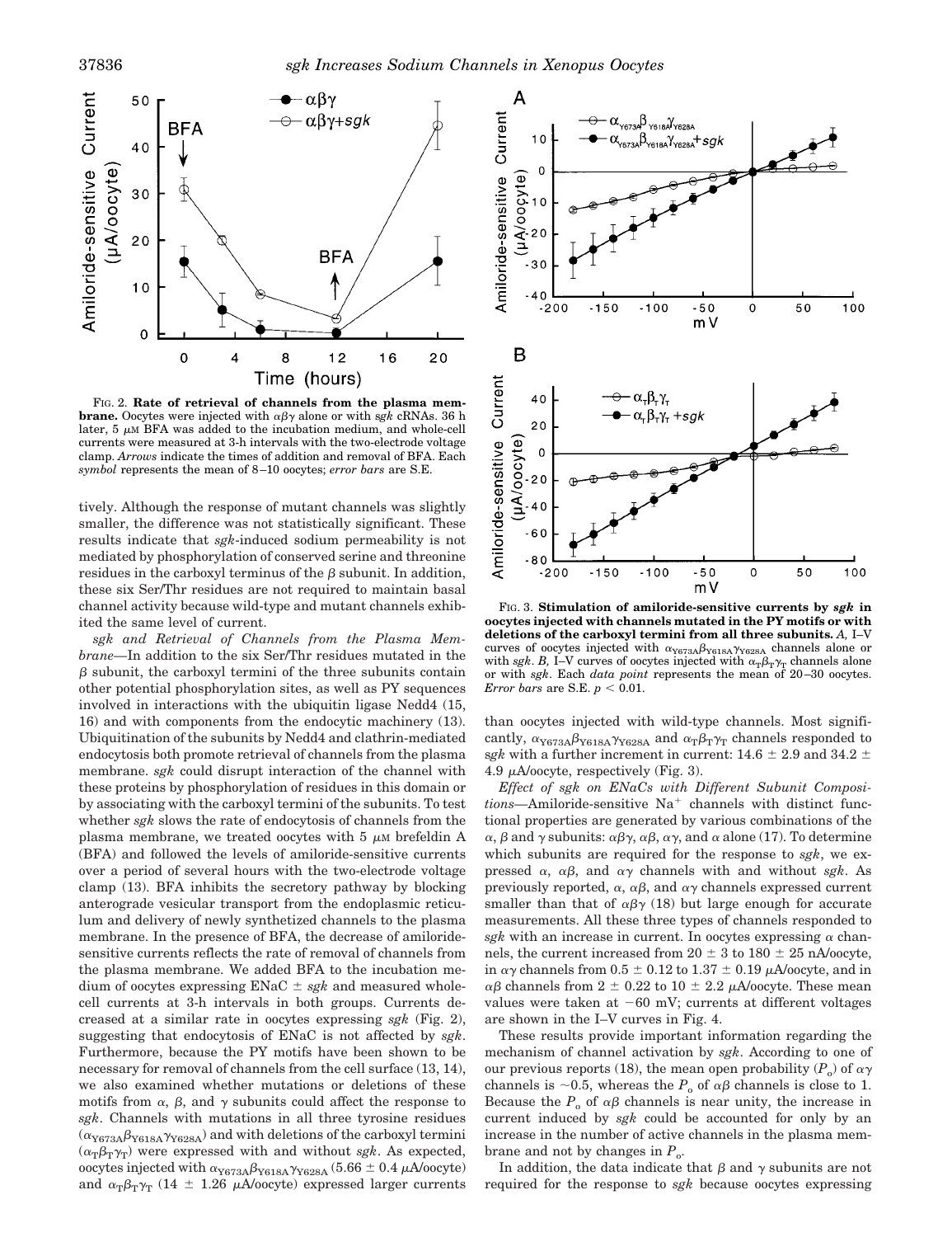

FIG. 4. **Effect of** *sgk* **on Na**<sup>1</sup> **currents from oocytes expressing**  $\alpha$ ,  $\alpha\beta$  and  $\alpha\gamma$  **ENaCs.** I–V curves represent the amiloride-sensitive component of whole-cell currents from oocytes expressing  $\alpha$ ,  $\alpha\beta$ , or  $\alpha\gamma$ channels with and without  $sgh$ .  $n = 20-30$  oocytes. *Error bars* are S.E.  $p < 0.001$ .

only  $\alpha$  subunits exhibited a similar increase in currents. Within the  $\alpha$  subunits, the carboxyl terminus is also not necessary, as we showed in the experiments in Fig. 3*B*. To investigate whether the amino terminus from  $\alpha$  subunits could be phosphorylated by *sgk,* we made a construct in which the first 77 residues were deleted. However, deletion of most of the amino terminus from  $\alpha$  completely inactivated the channels. Mutations of five Ser and Thr residues (S80A/T92A/T93A/S103A/ T110A) common to the rat and *Xenopus*  $\alpha$  sequences also produced inactive channels.

*Measurements of Po and Characterization of the Kinetics of* abg *ENaCs Coexpressed with sgk—*The previous experiments strongly suggest that *sgk* does not increase the  $P_0$  of  $\alpha\beta$  channels. To further investigate the effect of *sgk* on the kinetics of ENaC, we examined the  $P_0$  and kinetics of  $\alpha\beta\gamma$  channels alone and in the presence of *sgk* with the patch clamp technique. The

TABLE I

### *Values of the mean open probability*  $(P_0)$  *and mean open*  $(\tau_0)$  *and closed times (*t*c) from* abg *expressed alone and with sgk*

 $P_{\alpha}$  was calculated from patches containing 1–5 channels using the procedure described under "Materials and Methods." The mean open and closed times were calculated from dwell-time histograms of open and closed events constructed with data from patches containing single channels. Time constants were obtained by fitting the data to single exponential functions for the  $\tau_0$  and the sum of two exponentials for  $\tau_c$ . All values are the mean  $\pm$  S.E.

|                     | $\alpha\beta\gamma$ | $\alpha\beta\gamma$ + sgk |
|---------------------|---------------------|---------------------------|
| Open probability    | $0.83 \pm 0.031$    | $0.87 \pm 0.04$           |
| $\tau_{0}$ (ms)     | 1309                | 1865                      |
| $\tau_c$ short (ms) | 5.8                 | 5.2                       |
| $\tau_c$ long (ms)  | 266                 | 356                       |

mean  $P_0$  was calculated from at least 16–18 patches for each condition. Single- and multichannel patches were included in this analysis. Data were collected under identical experimental conditions for both groups: the same batch of oocytes was injected with  $\alpha\beta\gamma$  or with  $\alpha\beta\gamma$  and *sgk*, and recordings were made the same day from both groups.

The mean  $P_0$  of  $\alpha\beta\gamma$  channels was 0.83  $\pm$  0.031, and in the presence of *sgk*, the  $P_0$  was 0.87  $\pm$  0.04 (Table I). The mean open  $(\tau_o)$  and closed  $(\tau_c)$  times were determined with data collected from patches containing only single channels. Histograms were constructed with data from several patches in order to accumulate enough number of events. Fig. 5 shows the frequency distributions of the open and closed dwell times of  $\alpha\beta\gamma$  channels expressed alone and with *sgk*. Histograms of the open dwell times were well fitted with a single exponential probability density function. The time constants of the open states were 1309 ms for  $\alpha\beta\gamma$  channels and 1865 ms for channels coexpressed with *sgk*. In contrast, the closed dwell time histograms were best fitted with two exponentials. The  $\tau_c$  of the short closed state of  $\alpha\beta\gamma$  channels was 5.8 ms, and the  $\tau_c$  of the long close estate was 266 ms. The two  $\tau_c$  of  $\alpha\beta\gamma$  channels with *sgk* were 5.2 and 356 ms, respectively (Fig. 5 and Table I). The closed times with and without *sgk* were not statistically different for the two groups.

On several occasions, channels were initially recorded in the cell-attached configuration for 5–10 min, and then they were excised and the recording continued for 5–10 min. Finally, the patches were reintroduced into the cytoplasm of the oocyte and recorded for an additional 5–10 min. In these experiments, we did not detect significant changes in the  $P<sub>o</sub>$  or in the kinetics of channels when the patches were excised or after reestablishing contact with the cytoplasm. These observations strengthen the notion that *sgk* does not modify the  $P_0$  of ENaC.

*Abundance of the Subunits of ENaC in Oocytes Expressing sgk—*Results of the previous experiments are consistent with *sgk* increasing the number of channels at the cell surface without changing the  $P_{o}$ . Such an effect could be produced by enhancing the synthesis and insertion of subunits, thereby increasing the number of channels in the cell. To investigate this possibility, we estimated the amount of ENaC subunits by immunoprecipitation with specific anti-ENaC antibodies in oocytes expressing channels only or with *sgk*. Oocytes were labeled with  $\left[^{35}S\right]$ methionine and cysteine for 8 h. After determining the specific activity of the labeled proteins, equal amounts of counts were immunoprecipitated from each condition, and the products resolved by SDS-polyacrylamide gel electrophoresis. The results of these experiments are illustrated in the gels shown in Fig. 6. Quantification of the intensity of the bands revealed similar levels of expression of each of the subunits in the two groups.

*Expression of Channels at the Cell Surface—*Although *sgk* does not change the amount of subunits in oocytes, we cannot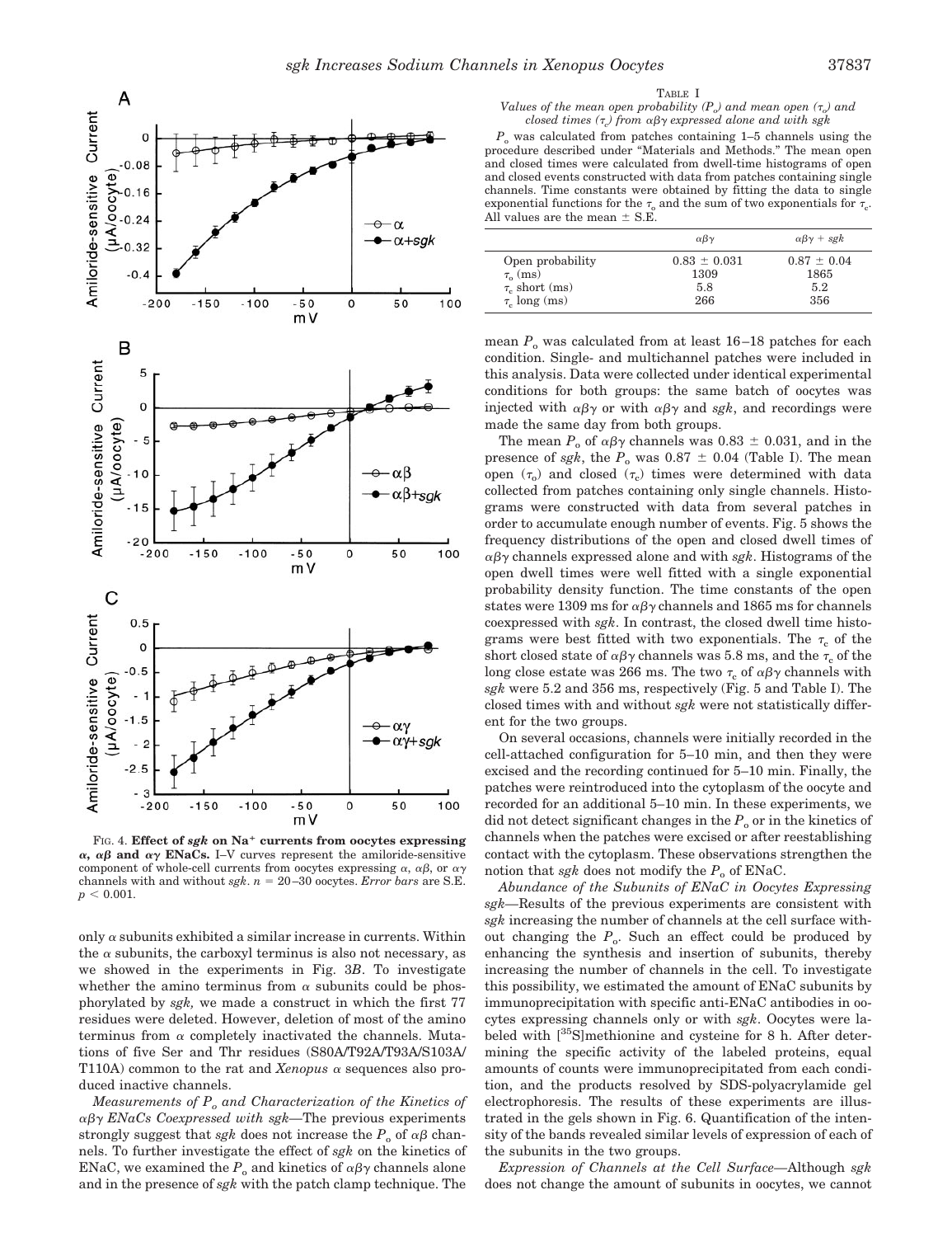40

20

 $\mathbf{0}$ 

24

 $12$ 

 $\Omega$  $\overline{2}$ 

 $-2$ 

Number of observations

FIG. 5. **Dwell time histograms of open and closed events recorded** from  $\alpha\beta\gamma$  channels expressed alone **or with** *sgk***.** For the open events (*upper panel*), the *solid lines* in the histograms represent the fit of each data set with a single exponential probability density function. The *solid lines* of the closed event histograms (*lower panel*) represent the fits to a sum of two exponential functions with a short and a long time constant. The time constants (ms) are shown for the open  $(\tau_0)$  and closed  $(\tau_{\rm c})$  states. For each condition, the data were collected from nine single channel patches, each patch recorded for at least 5 min.



FIG. 6. **Immunoprecipitations of**  $\alpha$ ,  $\beta$ , and  $\gamma$  subunits from oo**cytes expressing only ENaC or with** *sgk***.** Oocytes were injected with 1 ng of cRNA from each of the subunits and were labeled with  $[35S]$ methionine for 8 h. Equal amounts of radioactive counts were immunoprecipitated from each group with specific antibodies for  $\alpha$ ,  $\beta$ , and  $\gamma$ subunits. Immune complexes were resolved by 10% SDS-polyacrylamide gel electrophoresis.

exclude a selective increase in the number of channels at the cell surface, because only a small fraction of the total number of channels is expressed in the plasma membrane of oocytes (19). In order to assess the number of channels in the plasma membrane, we introduced a FLAG epitope in the extracellular domain of the  $\alpha$  subunit in the same manner as reported previously by Firsov *et al.* (14). Oocytes were injected with  $\alpha^{\text{FLAG}}\beta\gamma$ alone or in combination with *sgk,* and after 36 h, intact cells were incubated with an anti-FLAG monoclonal antibody. Antibodies reacting with  $\alpha^{\text{FLAG}}$  on the surface of oocytes were detected with  $125$ I-protein G. Groups of three oocytes were measured as a single data point. The radioactivity from the three experimental conditions,  $\alpha\beta\gamma$  alone,  $\alpha\beta\gamma$  with *sgk*, and water-injected oocytes, is shown in Fig. 7. Oocytes expressing *sgk* had 3-fold more counts than oocytes injected with channels alone, reflecting a larger number of  $\alpha$  subunits expressed at the cell surface.

# DISCUSSION

The results of this work demonstrate that *sgk*, an aldosterone-induced Ser/Thr kinase in collecting duct cells (10), activates ENaC by increasing the number of channels in the



FIG. 7. **Expression of channels at the cell surface.** Oocytes were injected with water,  $\alpha^{\text{FLAG}}\beta\gamma$ , or  $\alpha^{\text{FLAG}}\beta\gamma$  with *sgk*. Cells were incubated with anti-FLAG monoclonal antibody for 1 h on ice and washed, and  $125$ I-protein G was added for 1 h. Each *data point* represents counts measured from three oocytes. *Columns* and *error bars* are the mean  $\pm$ S.E. of 24 independent measurements from each group. \*, statistically significant difference ( $p < 0.001$ ).

plasma membrane. The effect is not achieved by reducing the rate of endocytosis, as is the case for mutations causing Liddle's syndrome, but rather by insertion of channels into the plasma membrane. *sgk* did not change the  $P_0$  or kinetics of channels. This conclusion was reached from several different experiments. With the patch clamp technique, we determined that the  $P_0$  of wild-type channels was high in oocytes, and the kinetics were characterized by long openings of several seconds' duration and two closed states, a short one of less than 10 ms and a longer one in the range of 200–300 ms. Expression with *sgk* did not change the  $P_0$  or the kinetics. The only difference was a larger number of channels in patches from oocytes injected with *sgk*. Another line of evidence that argues against